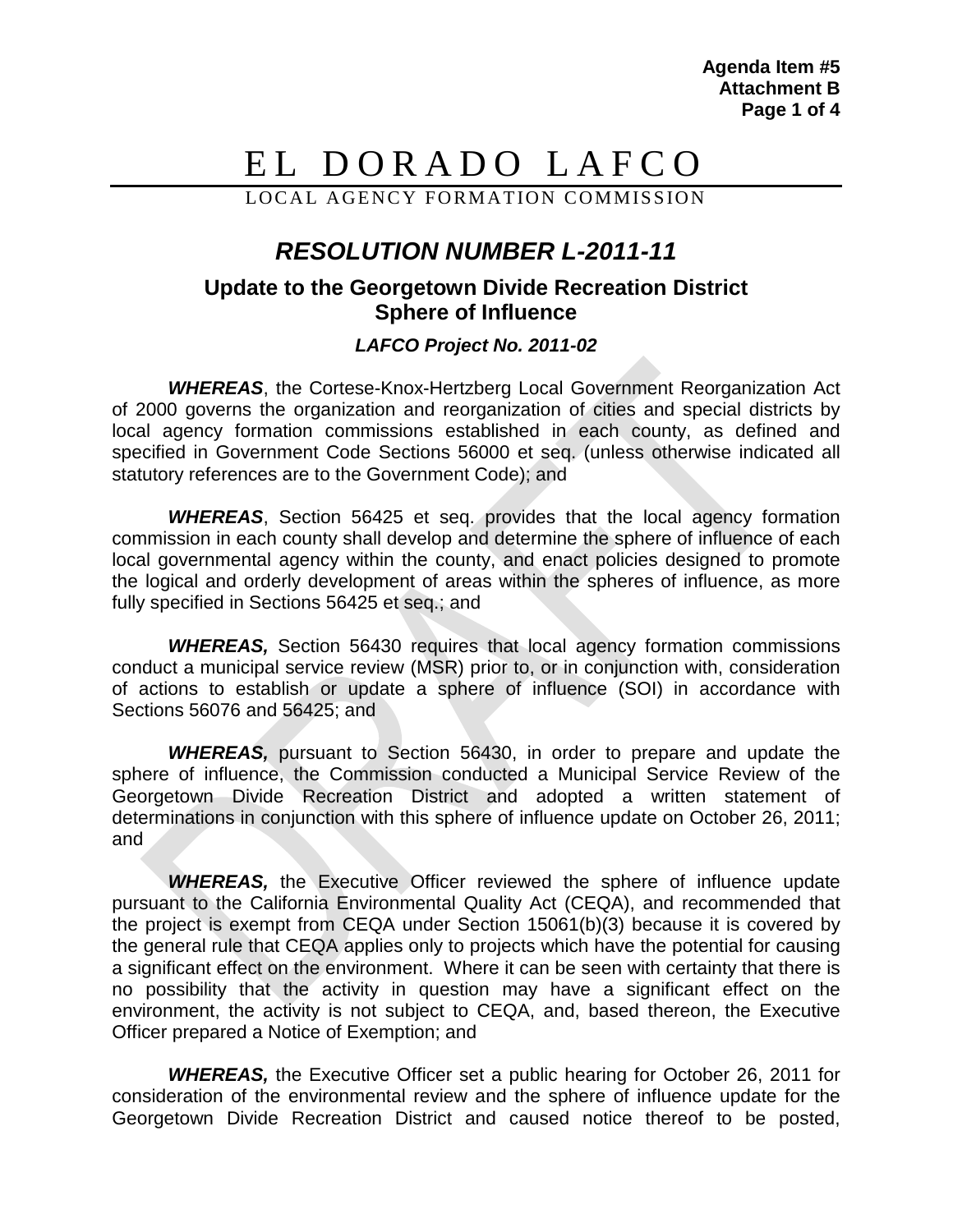published and mailed at the times and in the manner required by law at least twenty-one (21) days in advance of the date; and

**WHEREAS,** on October 26, 2011 the sphere of influence update came on regularly for hearing before LAFCO, at the time and place specified in the Notice; and

**WHEREAS,** at said hearing, LAFCO reviewed and considered the sphere of influence, and the Executive Officer's Report and Recommendations; each of the policies, priorities and factors set forth in Government Code Section 56425 et seq.; LAFCO's Policies and Guidelines related to spheres of influence, starting with Policy 4.0; and all other matters presented as prescribed by law; and

*WHEREAS***,** at that time, an opportunity was given to all interested persons, organizations, and agencies to present oral or written testimony and other information concerning the proposal and all related matters; and

*WHEREAS,* the Commission received, heard, discussed, and considered all oral and written testimony related to the sphere update, including but not limited to protests and objections, the Executive Officer's report and recommendation, the environmental document and determinations and the service review; and

*WHEREAS,* on February 27, 2008, at the time of its last review, the Commission established the functions and classes of services provided by the Georgetown Divide Recreation District as follows: park and recreation services; and

*WHEREAS,* the Commission does hereby make the following determinations regarding the proposal pursuant to Government Code Section 56425(e):

#### *1. The present and planned land uses in the area, including agricultural and open space lands.*

The Georgetown Divide Recreation District serves approximately 412 square miles, most of which is rural, except for the small community centers of Cool, Garden Valley, Georgetown, Greenwood, Kelsey and Pilot Hill. Present land uses range from low-density and rural residential to agricultural production and open space. Future land uses are anticipated to remain the consistent with current land uses; though, it is possible that some agricultural and timber production parcels may eventually be converted to residential uses in the future as the population grows.

#### *2. The present and probable need for public facilities and services in the area.*

Present needs for public facilities and services are currently being met and probable needs are not anticipated to increase substantially, as future demands are expected to remain the same.

The District has expressed an interest in expanding to Coloma/Lotus so that it can better serve all residents on the Georgetown Divide. Given that there are currently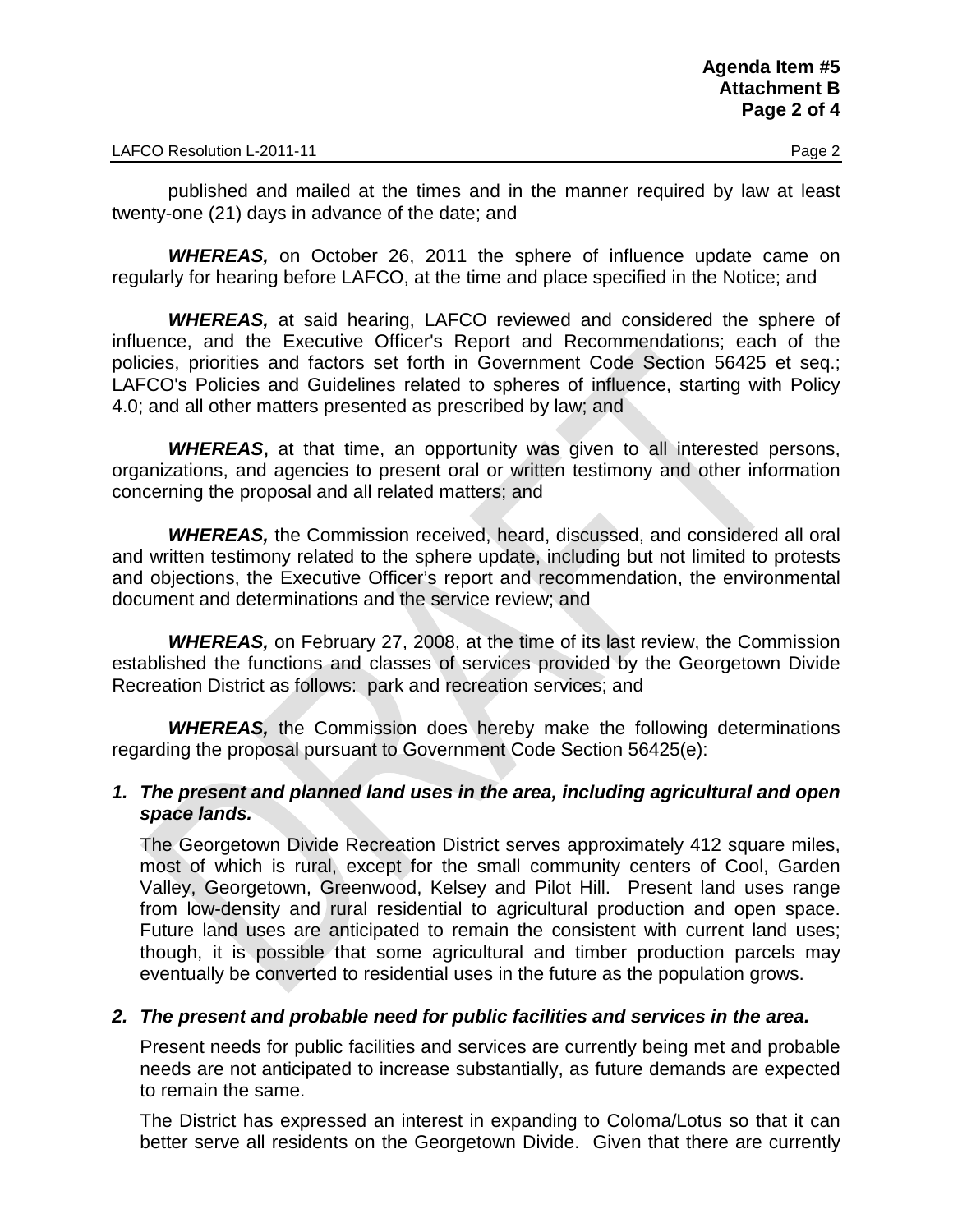no park and recreation service providers in that area and the area was added to the District's sphere of influence in February 2008, potential annexation of the Coloma/Lotus area would be a logical extension of services. The expansion of District boundaries south to the South Fork of the American River would be a logical extension of service boundaries, given the topographical area.

#### *3. The present capacity of public facilities and adequacy of public services that the agency provides or is authorized to provide.*

The present capacity of park and recreational facilities provided is adequate to serve the existing communities of the Georgetown Divide.

#### *4. The existence of any social or economic communities of interest in the area if the Commission determines that they are relevant to the agency.*

The District serves various communities on the Georgetown Divide, including the towns of Georgetown, Greenwood, Cool, Pilot Hill, Kelsey and Garden Valley. The Coloma/Lotus community remains outside of the District's current service boundaries; however it was added to the District's sphere of influence in 2008. There are no social or economic communities of interest that require further Commission consideration for the recommended sphere update.

## *NOW, THEREFORE, BE IT HEREBY RESOLVED, DETERMINED, ORDERED AND FOUND*:

Section 1. Each of the foregoing recitals is true and correct.

Section 2. The Notice of Exemption prepared by the Executive Officer is approved as the appropriate environmental document for this project.

Section 3. Pursuant to Government Code Section 56425(i)(2), the Commission does hereby establish the functions and classes of services provided by the Georgetown Divide Recreation District as follows: park and recreation services.

Section 4. The update to the Georgetown Divide Recreation District sphere of influence to affirm the current sphere is orderly, logical and justifiable.

Section 5. The Executive Officer is directed to file a Notice of Exemption under Section 15061(b)(3) in compliance with the California Environmental Quality Act and local ordinances implementing the same.

Section 6. The Georgetown Divide Recreation District sphere of influence is updated to affirm its current sphere as shown on the attached map, marked Exhibit A, attached hereto and incorporated herein by this reference.